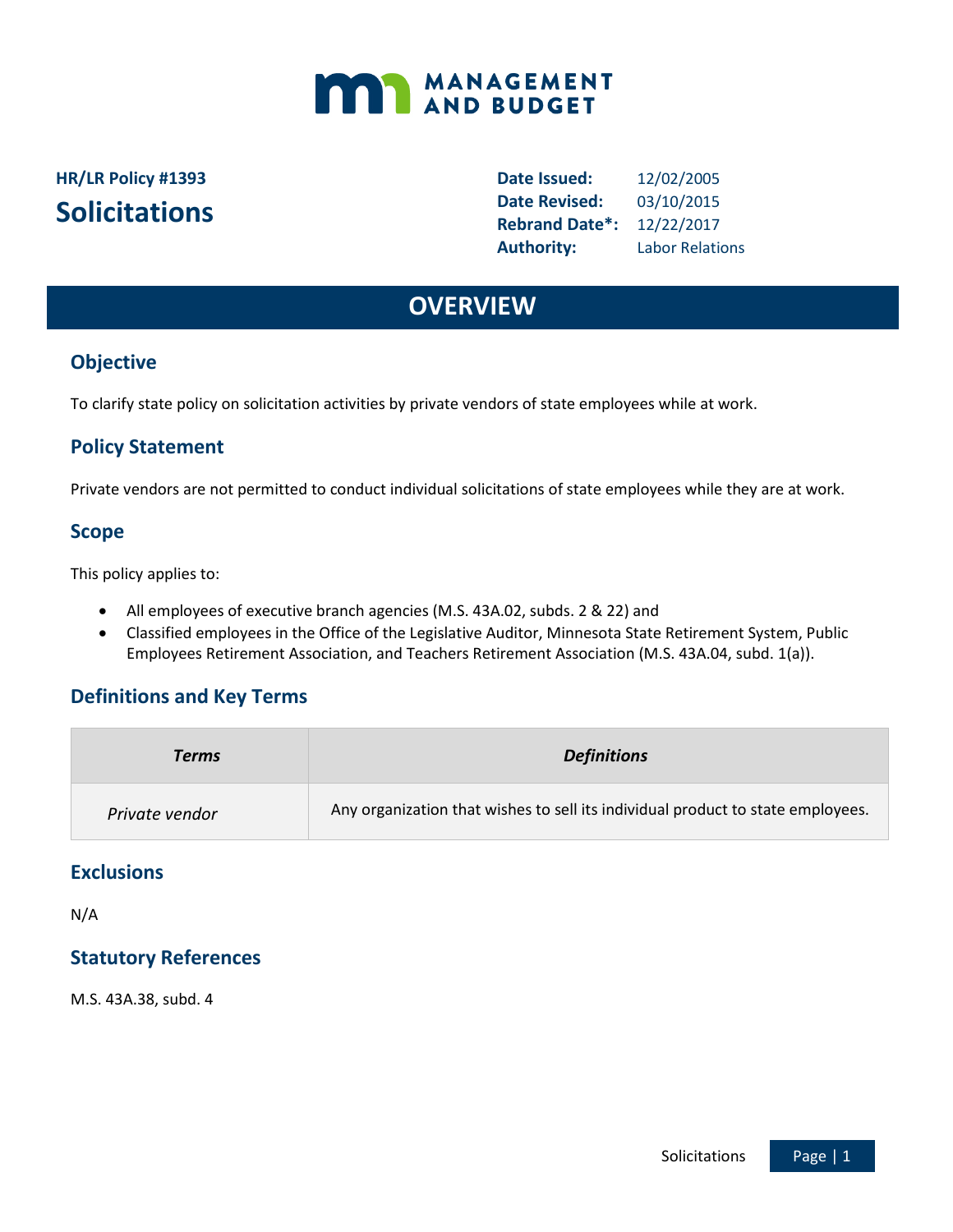## **GENERAL STANDARDS AND EXPECTATIONS**

The statewide policy on solicitations was originally established in 1998. Since that time, electronic solicitations to state employees at work have increased. While solicitous email and other electronic forms of solicitous information were not specifically mentioned in the original policy, the policy guidelines also apply in these instances. This amended policy clarifies MMB's policy on solicitations by private vendors.

Minnesota Statutes section 43A.38, subd. 4, governs this issue. It states:

(a) An employee shall not use or allow the use of state time, supplies or state-owned or leased property and equipment for *the employee's private interests or any other use not in the interest of the state*, except as provided by law.

Based on this statute, it is the policy of MMB that private vendors are not permitted to conduct individual solicitations of employees while they are at work. Specifically, private vendors may not go desk to desk, call employees at work, send blanket or broadcast email messages or faxes, send electronic solicitations to employees' mobile or other electronic devices, use employee work time to meet with state employees, or use any other form of communication with employees at work for the purpose of making a solicitation. This prohibition includes calling employees at work during non-work hours and meeting in public facilities such as a cafeteria during scheduled breaks, lunch, etc. for the purpose of making a solicitation.

In addition, private vendors do not have the approval of MMB to distribute literature or broadcast email or fax messages or other electronic information to employees at work, nor may agencies assist in the distribution of literature or electronic information on behalf of private vendors. Private vendors are not permitted to distribute literature to employees during meetings in public areas of state owned or leased buildings, such as cafeterias.

## **RESPONSIBILITIES**

#### **Agencies are responsible for the request:**

Enforcing this policy prohibiting private vendors from soliciting state employees while they are at work.

#### **MMB is responsible for:**

Setting overall state policy covering solicitation of state employees by private vendors.

## **FORMS AND SUPPLEMENTS**

N/A

### **REFERENCES**

M.S. 43A.38, subd. 4